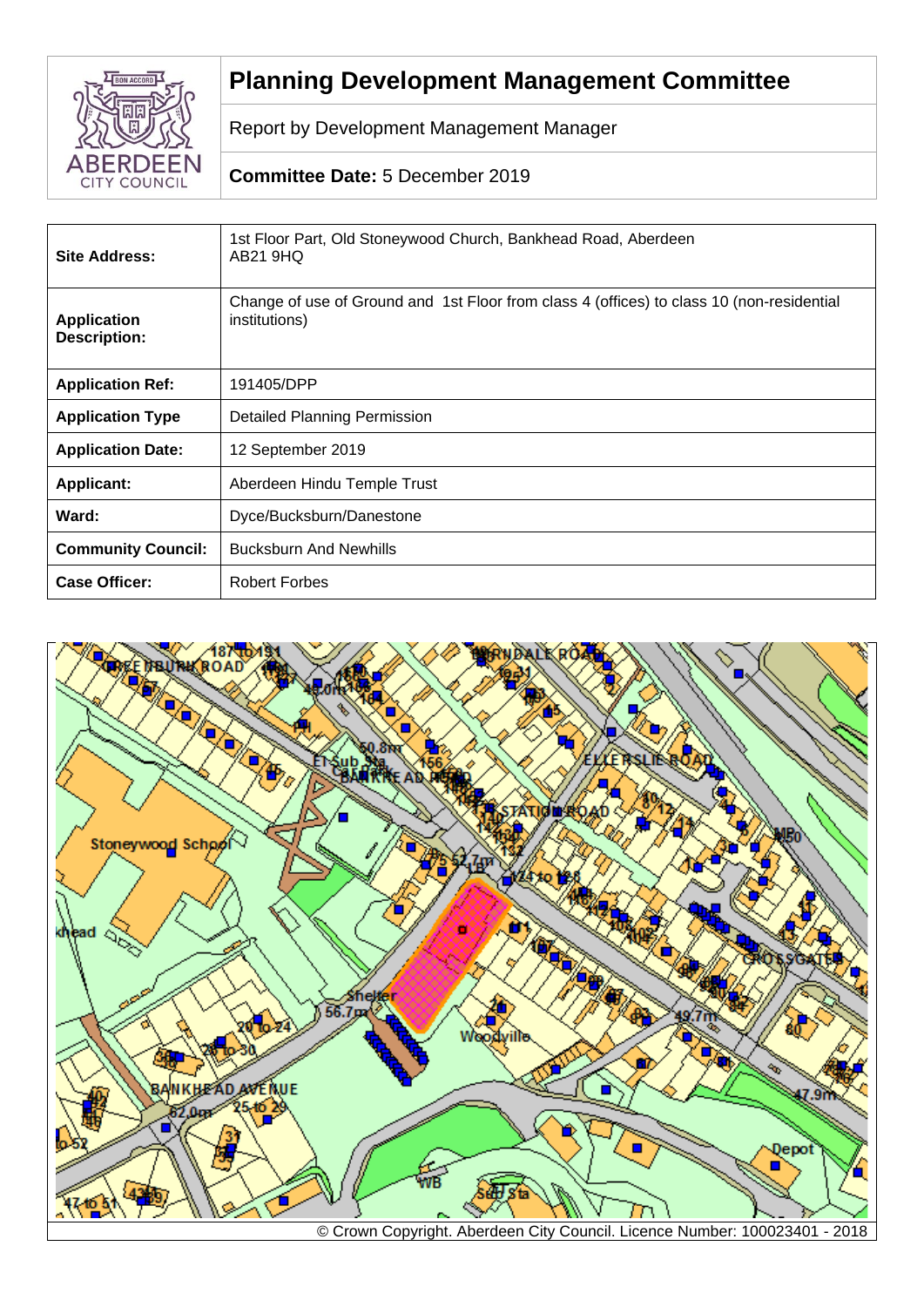## **RECOMMENDATION**

Approve Conditionally

## **APPLICATION BACKGROUND**

#### **Site Description**

This former church building is located at the junction of Bankhead Road and Bankhead Avenue. It is a substantial detached granite building of Victorian origin. Last used as offices, the main (front) part has been vacant for 4 years. Access doors are provided on the front and side elevations. The interior of the church has previously been subdivided to form 2 floor levels during its conversion to office premises. There is a large ancillary surface carpark to the rear, accessed via Bankhead Avenue with ancillary external landscaped areas at the frontage. There is a residential property immediately to the east facing Bankhead Road, but those to the north and west are separated from the church by roads. The rear (single storey) part of the former church building is occupied by a vet practice. A hair and beauty salon, a takeaway and the newly built Stoneywood School are all located within the vicinity of the proposal.

#### **Relevant Planning History**

| <b>Application Number</b> | Proposal                                                                                  | <b>Decision Date</b> |
|---------------------------|-------------------------------------------------------------------------------------------|----------------------|
| 180757/DPP                | Change of use from class 2 (financial, 10.09.2018)<br>professional and other services) to |                      |
|                           | class 10 (non-residential institutions) Status: Approved Conditionally                    |                      |
|                           | and erection of fence with gate                                                           |                      |
| 051461                    | Conversion of rear extension to vet 15.08.2005                                            |                      |
|                           | practice (class 2)                                                                        | Approved             |
| 901886                    | Change of use from church to printers                                                     | 03.10.1990           |
|                           |                                                                                           | Approved             |

A condition imposed on the 1990 permission restricted use of the premises to class 4 (business) use.

Permission 180757 relates to the main part of the site and has not been implemented. The approved nursery opening hours are 0730-1830, Monday to Friday.

## **APPLICATION DESCRIPTION**

#### **Description of Proposal**

Change of use of the vacant part of the building (c. 700 square metres) and ancillary areas to create a Hindu temple (a class 10 use). The existing entrances would be retained. No external alterations are proposed. Internal facilities would include a yoga room, meditation room, prayer rooms and idol rooms. An ancillary office, a small kitchen (10 square metres) and toilets would be provided. The intended maximum operating hours would be between 8am and 10.30pm, 7 days a week. In addition to religious activities, the premises would be used to provide services to the local community, including yoga classes / meditation / other holistic therapies.

#### **Supporting Documents**

All drawings and supporting documents listed below can be viewed on the Council's website at:

[https://publicaccess.aberdeencity.gov.uk/online](https://publicaccess.aberdeencity.gov.uk/online-applications/applicationDetails.do?activeTab=documents&keyVal=PXPTBDBZJEN00)[applications/applicationDetails.do?activeTab=documents&keyVal=PXPTBDBZJEN00](https://publicaccess.aberdeencity.gov.uk/online-applications/applicationDetails.do?activeTab=documents&keyVal=PXPTBDBZJEN00)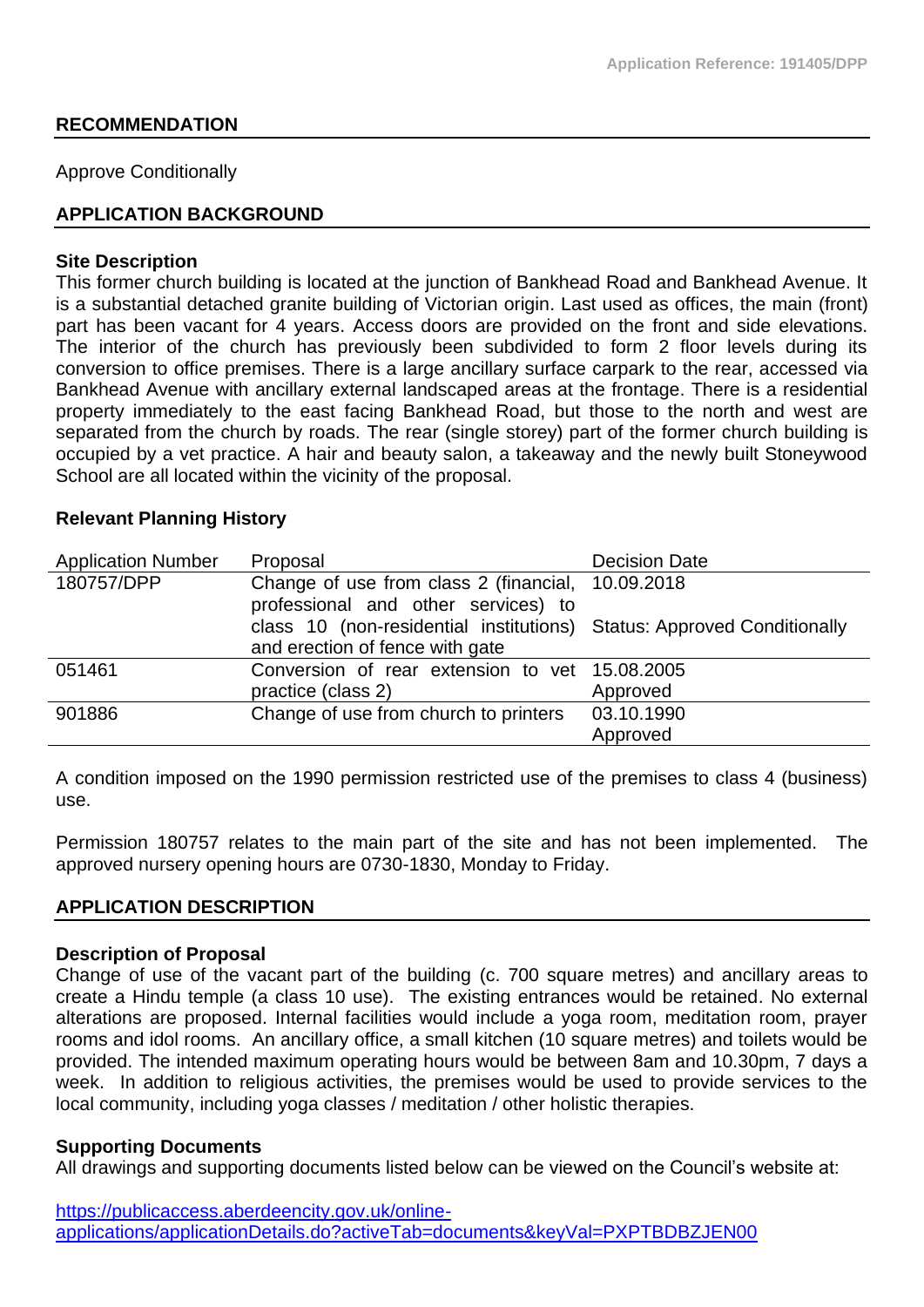. Applicant's Supporting Statement; Owner's Supporting Statement; Noise Impact Assessment

#### **Reason for Referral to Committee**

The application has been referred to the Planning Development Management Committee because an objection has been received from the local Community Council and the application is recommended for approval.

#### **CONSULTATIONS**

**ACC - Roads Development Management Team** – No objection.

**ACC - Environmental Health** – No objection. Request that a noise impact assessment is undertaken.

**ACC - Waste Strategy Team** – No objection

**Bucksburn And Newhills Community Council** – Object on the grounds of traffic generation / potential overspill parking pressure in the surrounding area. Concern regarding proximity to a primary school and potential road safety danger to children due to additional traffic.

#### **REPRESENTATIONS**

A total of 5 objections have been received, from local residents. Concerns include :-

- Car parking pressure on surrounding streets;
- Generation of noise disturbance:
- Adverse impact on local residents and businesses.

One local objector provides no reason.

A total of 241 supporting representations have been received, largely from residents of Aberdeen and Aberdeenshire, but also including from locally based community groups (e.g. Aberdeen Bengali Cultural Association; Nepalese Himalayan Association Scotland; Aberdeen Hindu Association) and from residents outwith Scotland. Issued raised include :-

- Positive re-use of the vacant church building;
- Fostering of positive community spirit;
- Benefit to local Hindu community;
- Good example to showcase community diversity

Aberdeen Hindu Association state that they have conducted bi-weekly pooja activities (Hindu worship ceremonies) at Queens Cross Church and Hilton Community Centre since 2011 and have never had complaints from neighbours regarding parking or noise. Many of the supporting representations provide no reason but express general support for the proposal.

A neutral letter claims that a tramway rosette exists on the exterior of the building.

#### **MATERIAL CONSIDERATIONS**

## **Legislative Requirements**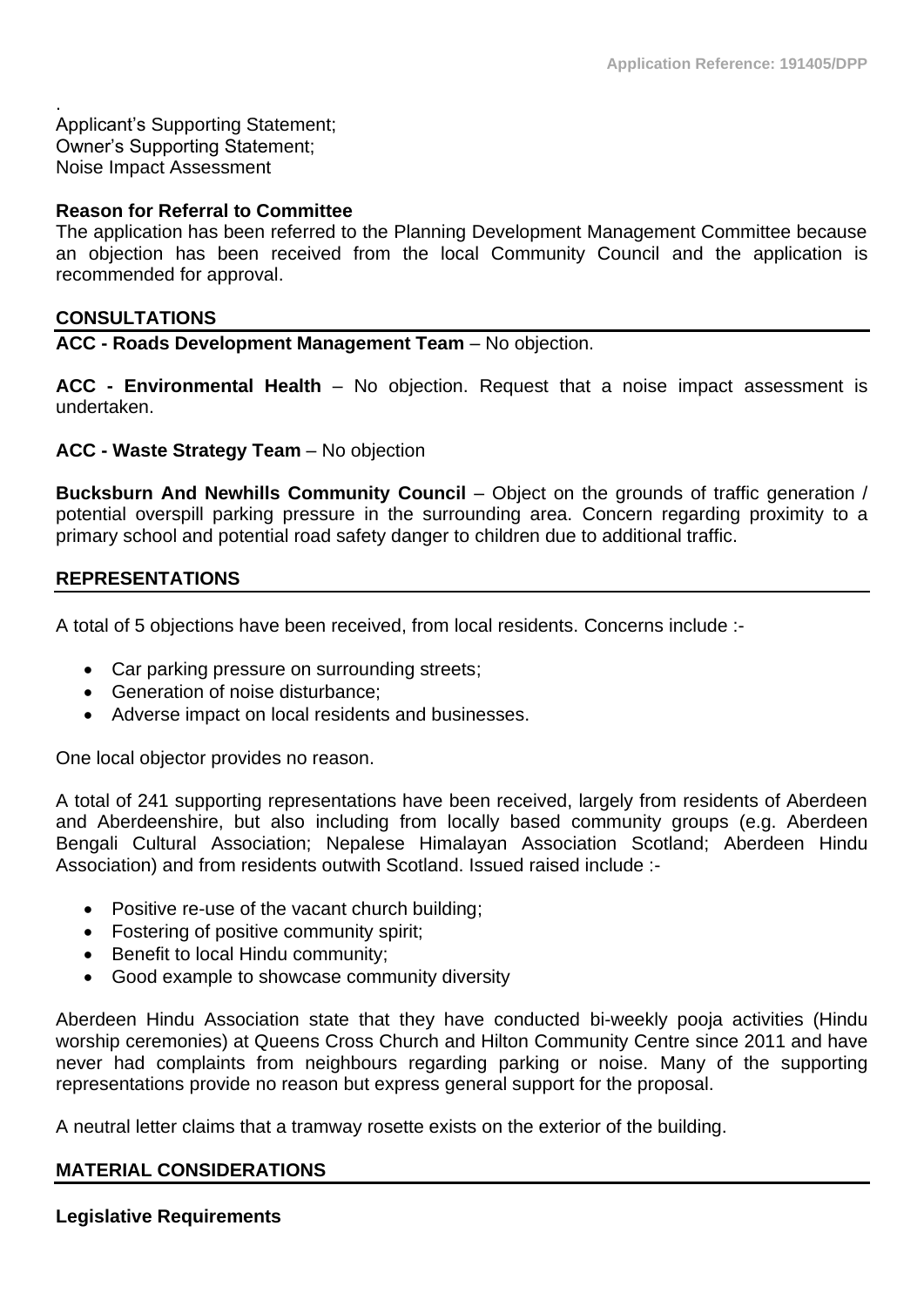Sections 25 and 37(2) of the Town and Country Planning (Scotland) Act 1997 require that where, in making any determination under the planning acts, regard is to be had to the provisions of the Development Plan and that determination shall be made in accordance with the plan, so far as material to the application unless material considerations indicate otherwise.

Section 149 of the Equality Act 2010 sets out the public sector equality duty :-

(1) A public authority must, in the exercise of its functions, have due regard to the need to:-

(a) Eliminate discrimination, harassment, victimisation and any other conduct that is prohibited by or under this Act.

(b) Advance equality of opportunity between persons who share a relevant protected characteristic and persons who do not share it.

(c) Foster good relations between persons who share a relevant protected characteristic and persons who do not share it.

## **National Planning Policy and Guidance**

Scottish Planning Policy (SPP) expresses a presumption in favour of development which contributes to sustainable development.

#### **Aberdeen City and Shire Strategic Development Plan 2014 (SDP)**

The purpose of the SDP is to set a spatial strategy for the future development of the Aberdeen City and Shire. The general objectives of the plan are promoting economic growth and sustainable economic development which will reduce carbon dioxide production, adapting to the effects of climate change, limiting the use of non-renewable resources, encouraging population growth, maintaining and improving the region's built, natural and cultural assets, promoting sustainable communities and improving accessibility.

The SDP is now beyond its five-year review period. In the light of this, for proposals which are regionally or strategically significant or give rise to cross boundary issues between Aberdeen City and Aberdeenshire, the presumption in favour of development that contributes to sustainable development will be a significant material consideration in line with Scottish Planning Policy 2014.

The Aberdeen City Local Development Plan 2017 will continue to be the primary document against which applications are considered. The Proposed Aberdeen City & Shire SDP 2020 may also be a material consideration.

#### **Aberdeen Local Development Plan 2017 (ALDP)**

Para 3.91 (which relates to community facilities) states that :

"When existing facilities fall out of use, the possibility of using the premises for alternative community uses, for which there is demonstrable local need, should be explored. In these cases, the character of the original building should be retained where it is considered to be of architectural merit and an important townscape feature."

The following policies apply:

CF2: New Community Facilities

- D5: Our Granite Heritage
- H1: Residential Areas
- T2: Managing the Transport Impact of Developmemt
- T3: Sustainable and Active Travel

T5: Noise

#### **Supplementary Guidance and Technical Advice Notes**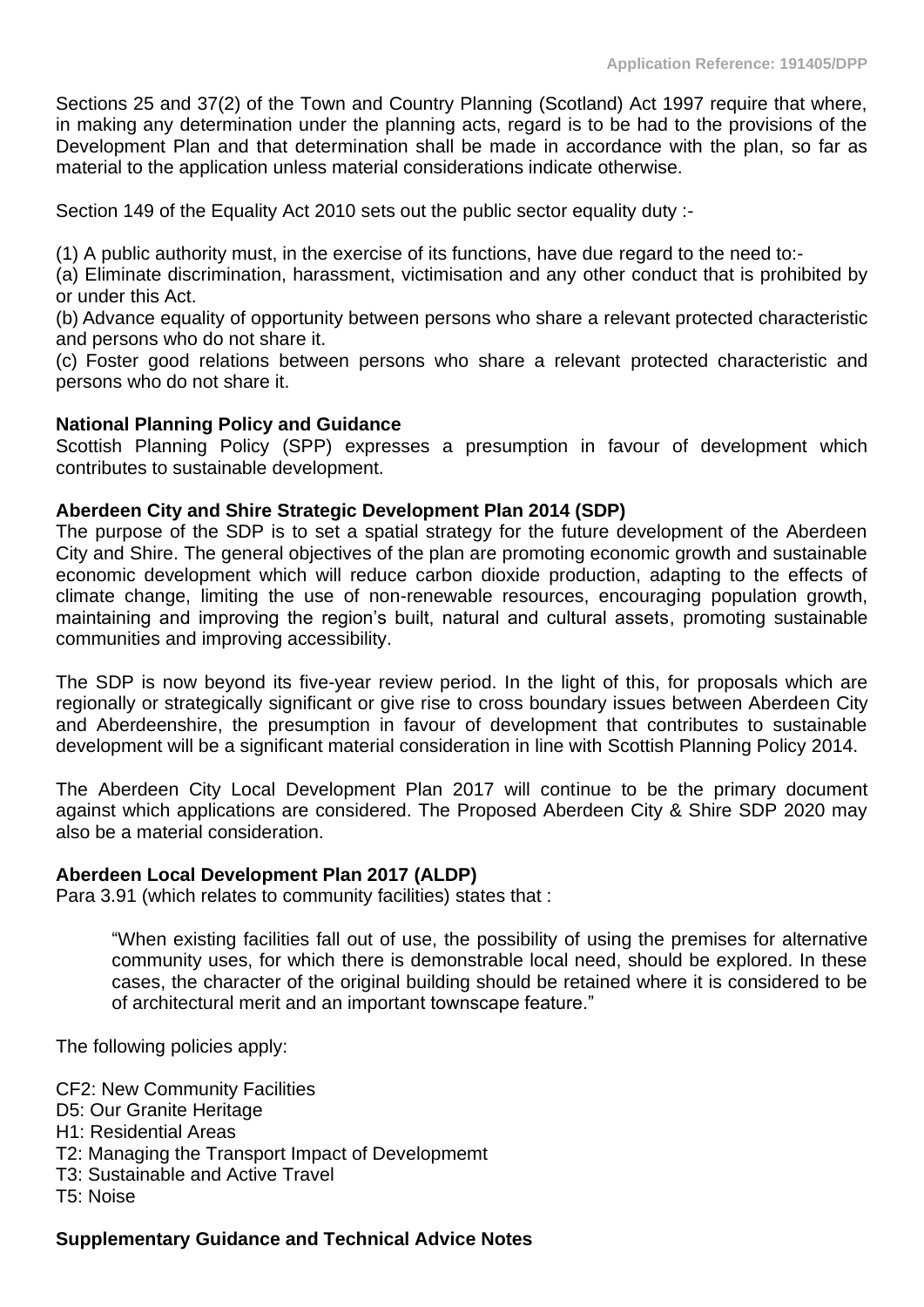Transport and Accessibility Noise

**Other Material Considerations**

Local Transport Strategy (LTS)

## **EVALUATION**

### **Principle of Development**

Notwithstanding the original application description, it is clear from the planning history and owner's supporting statement that the authorised use of the premises is for class 4 (business) rather than as class 2 (financial / professional services). The application description has therefore been amended and requires to be assessed on this basis.

The proposed use would revert to the building's original use as a place of worship. Use of part of the site for a class 10 purpose (a children's nursery) has previously been granted in 2018 and this permission remains valid. As the proposal would enable active re-use of a building of architectural and historic interest on a brownfield site within a built-up area and close to an existing bus route, it accords with the SPP presumption in favour of development which contributes to sustainable development. The proposed use, in principle, is complementary to residential use and the existing vet practice within the site. Provision of a mix of such complementary land uses in an accessible location accords with the objectives of sustainable development and local development plan policy CF2. Notwithstanding that many of the representations have been received from outwith the local area, it is clear that there is significant support for the proposed community facility at this site from residents of Aberdeen and this is considered to demonstrate that a local need for the facility exists.

#### **Impact on Residential Amenity**

Whilst the use has limited potential to conflict with residential amenity due to generation of car parking pressure and noise at certain limited times, this would have been the case in the event that its original use as a church had continued and the existing authorised business use would also generate car borne traffic. Assessment by the Council's Roads officers indicates that the extent of on-site parking is adequate and any potential overspill car parking would be limited, such that this is not considered to result in unacceptable nuisance. A condition can be imposed to ensure that the existing car park is retained for use of patrons.

The submitted noise assessment indicates that the proposed use would not result in adverse impact on amenity subject to a number of mitigation measures. The Council's Environmental Health officers have reviewed this assessment and generally agree with its conclusions. Notwithstanding, most of the suggested mitigation measures could not be appropriately controlled by imposition of enforceable planning conditions (e.g. requiring windows / doors to be closed "at all times during noisy activities", keeping amplified sound to a "low level", undertaking "regular checks… around the building ... to ensure that noise break out does not occur" ). Therefore, the submission of a revised noise assessment report is required.

The potential for adverse noise impact on neighbouring residents is limited due to the solidity of the granite construction of the existing building, such that this would provide noise attenuation of activity within the building. Although there would be potential for noise spillage through the existing windows a suspensive condition can be imposed to require provision of a further noise assessment and clarify the extent to which any upgrade of the existing windows and/or access points to provide enhanced noise attenuation is required, in accordance with the expectations of policy T3 and related supplementary guidance on noise. In contrast with the approved children's nursery within the site, no active use of the external amenity area is proposed and a condition can be imposed to restrict the proposed use to the building only and ensure that such external areas are retained as landscaping in order to reduce risk of noise disturbance to residents, retain a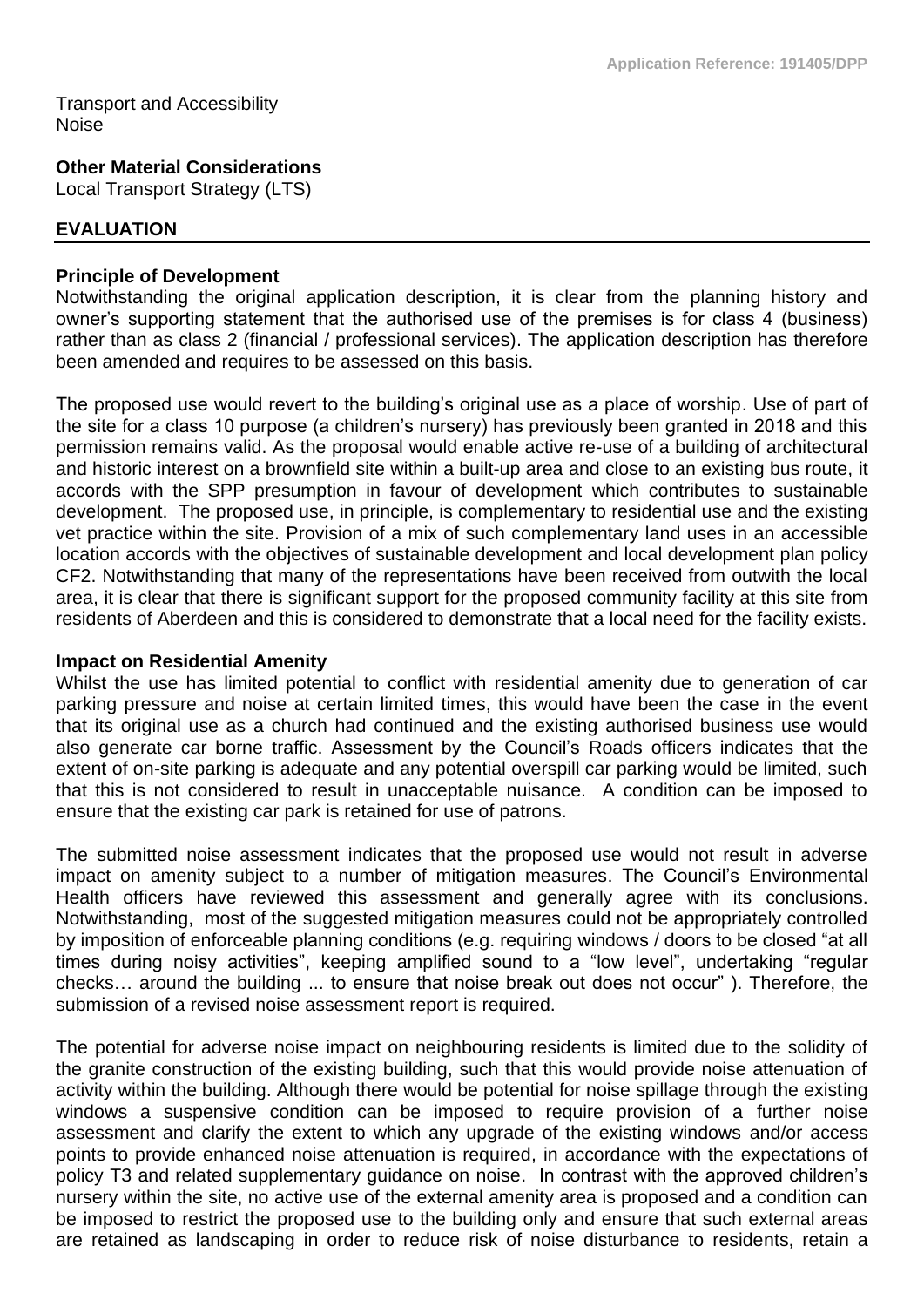degree of privacy for the adjacent occupants, and avoid the potential need for installation of acoustic fencing along the east boundary. Therefore, it can be concluded that the proposal results in no fundamental tension with H1 policy or adverse impact on existing residential amenity.

#### **Heritage Interest**

Although the existing building is not listed, it is of granite construction and is a fine example of Victorian architecture, being a substantial local landmark of townscape value. The main part of the building has been vacant for a number of years and such vacancy poses increased risk to its maintenance and long-term retention, notwithstanding the high level of maintenance undertaken by the current owner. No external works to the building are proposed. As the proposal would enable the retention and active re-use of a granite building of architectural and historic interest it would accord with the objective of policy D5. It is noted that the proposed use has no impact on any historic tramway rosette which may exist on the building frontage.

## **Traffic Generation / Road Safety**

The limited scale and nature of the proposal and its location within a built up are is such that the provision of a formal transport assessment is not reasonably required to assess the proposal. The information provided by the applicant in the supporting statement has been assessed by ACC Roads officers who have no objection to the proposal. Subject to introduction of additional onstreet parking restriction (double yellow lines) on Bankhead Avenue at the existing car park entrance, Roads officers are satisfied that the proposal would not result in the creation of a road safety hazard. This matter can be addressed by imposition of a suspensive condition. Whilst the site lies close to a school, there is no evidence that the proposal would result in a safety conflict with that use.

The location of the site within a build-up area adjacent to an existing bus route is such that the proposal would be accessible by walking, cycling and public transport and therefore accords with the objectives of policies T2, T3, CF2 and the LTS. The level of car parking provision on site would accord with Council supplementary guidance which sets out maximum car parking standard for such uses.

## **Other Matters Raised in Representations**

The supporting statement claims that the Hindu community in Aberdeen and Aberdeenshire is currently disadvantaged as there is no Hindu temple within the area. However, it is noted that another local Hindu organisation has made use of other local facilities to worship and has recently used a nearby school on Howes Road. It is accepted that the approval of the use of the building as a dedicated Hindu temple would potentially contribute to the objectives of broadening the cultural and ethnic diversity of the city and region, fostering a positive community spirit and direct benefit to the local Hindu community. Whilst it is noted that these are valued societal aspirations, it is not considered that these factors are relevant material planning considerations which have weight in determination of the planning application. The above assessment is made irrespective of any religious affinity / belief or association, solely on the basis of legislative requirements, planning policy and the land use planning merits of the proposal. It is considered that approval of the application would result in no discrimination against any group with protected characteristics (e.g. in terms of age, disability, race, religion, or belief) in terms of consideration relative to the Equalities Act 2010, particularly as the former church building is not currently in any active religious use.

## **RECOMMENDATION**

Approve Conditionally

## **REASON FOR RECOMMENDATION**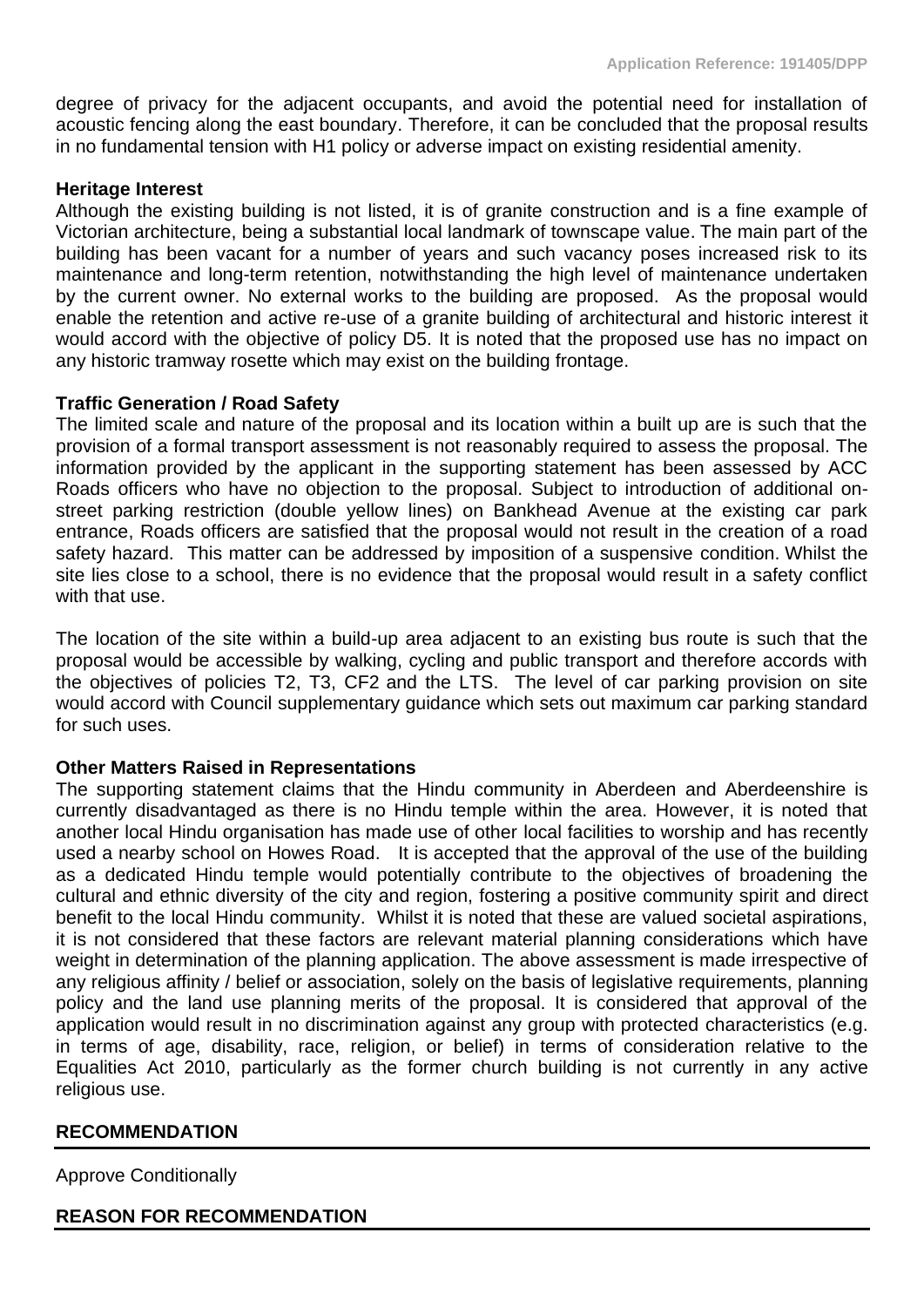The proposed use would revert to the building's original use as a place of worship. Use of part of the site for a class 10 purpose (a children's nursery) has previously been granted in 2018 and this permission remains valid. As the proposal would enable active re-use of a building of architectural and historic interest on a brownfield site within a built-up area and close to an existing bus route, it accords with the Scottish Planning Policy (SPP) presumption in favour of development which contributes to sustainable development. As the proposal would enable the retention and active reuse of a granite building of architectural and historic interest it would accord with the objective of policy D5 (Our Granite Heritage) of the Aberdeen Local Development Plan (ALDP). Provision of a mix of such complementary land uses in an accessible location accords with the objectives of sustainable development and local development plan policy CF2 (New Community Facilities). The location of the site within a build-up area adjacent to an existing bus route is such that the proposal would be accessible by walking, cycling and public transport and therefore accords with the objectives of ALDP policies T2 (Managing the Transport Impact of Development) and T3 ( Sustainable and Active Travel). Conditions can be imposed to address the concerns regarding traffic generation and noise in accordance with the objectives of ALDP policy T5 (Noise). The proposal results in no fundamental tension with H1 policy (Residential Areas) or adverse impact on existing residential amenity. Subject to introduction of additional on-street parking restriction (double yellow lines) on Bankhead Avenue at the existing car park entrance ACC Roads officers are satisfied that the proposal would not result in the creation of a road safety hazard.

## **CONDITIONS**

#### 01. Noise Impact

No development shall take place pursuant to this planning permission unless a further detailed assessment of the likely sources and levels of noise arising within, and those audible outwith, the premises has been submitted to, and approved in writing by, the planning authority. The noise assessment shall be carried out by a suitably qualified independent noise consultant. All noise attenuation measures identified by the noise assessment which are required in order to prevent any adverse impacts on the amenity of residents in the surrounding area shall be installed prior to commencement of the use hereby approved, unless the planning authority has given prior written approval for a variation - in the interests of residential amenity.

#### 02. Provision of Cycle Parking

No development shall take place pursuant to this planning permission unless a scheme detailing secure cycle parking provision on site has been submitted to, and approved in writing by the planning authority. The use hereby granted planning permission shall not take place unless the scheme is implemented in full. Reason - In the interests of encouraging more sustainable modes of travel.

#### 03. On Street Parking Restriction

No development shall take place pursuant to this planning permission unless there has been submitted to and agreed in writing by the planning authority scheme for implementation of on street parking restriction on the east side of Bankhead Avenue in the vicinity of the site (car park) access. Thereafter the development shall not be occupied unless the said restrictions have been implemented in full. Reason - In the interests of public road safety and the free flow of public transport.

#### 04. Car Parking Layout